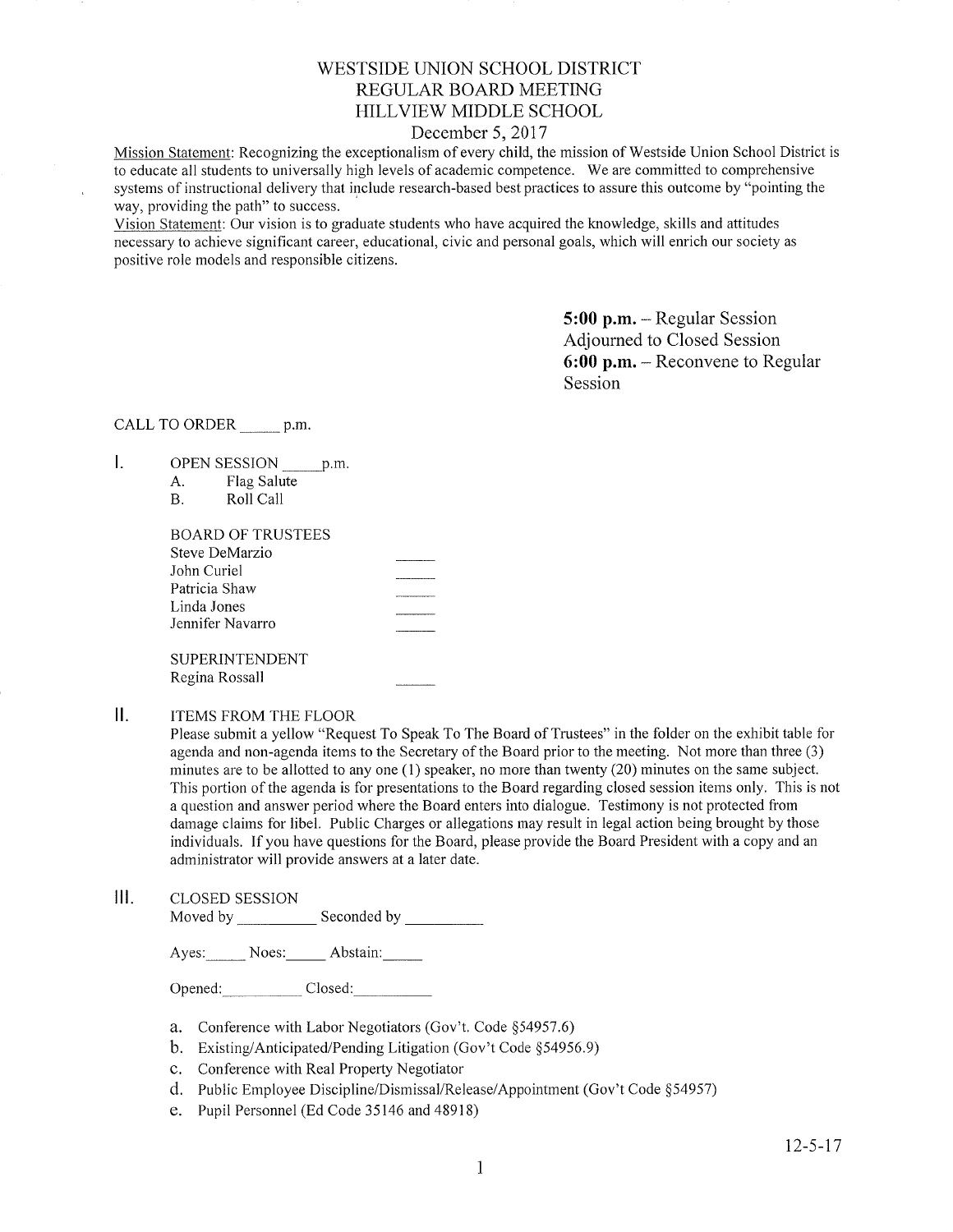### tv. RECONVENE TO OPEN SESSION AT p.m.

#### V. REPORT OF CLOSED SESSION ACTION

#### vt. PRESENTATIONS

- A. Joe Walker Site Presentation and Employee Recognition B. Plaque for Outgoing President Steve DeMarzio
- 

### vil HEARING SESSION/STAFF REPORTS

- A. Board Comments
- **B.** Staff Reports
	- 1. Assistant Superintendent Administrative Services<br>2. Assistant Superintendent Educational Services
	-
	- 3. Deputy Superintendent
	- 4. Superintendent

#### PERSONAL APPEARANCES VIII.

- A. Westside Union Teachers Association Representatives
- B. California School Employees Association Representatives C. Parent Teacher Association Representatives
- 
- D. West Antelope Valley Educational Foundation Representatives

### ITEMS FROM THE FLOOR IX

Please submit a yellow "Request To Speak To The Board of Trustees" in the folder on the exhibit table for agenda and non-agenda items to the Secretary of the Board prior to the meeting. Not more than three (3) minutes are to be allotted to any one (l) speaker, no more than twenty (20) minutes on the same subject. This is not a question and answer period where the Board enters into dialogue. Testimony is not protected from damage claims for libel. Public Charges or allegations may result in legal action being brought by those individuals. If you have questions for the Board, please provide the Board President with a copy and an administrator will provide answers at a later date.

- PUBLIC HEARING X.
	- None

#### ANNUAL REORGANIZATIONAL MEETING XI

- A. ELECTION OF OFFICERS As required by Education Code, Section 35143, the Board of Trustees Officers are to be elected annually at the first meeting in December after the first Friday in December. At this time nominations and elections of officers for the period of December 5, 2017 until the Organizational Meeting in December of 2018 will commence:
	- $1.$ Election of President:

| Moved by          | Seconded by  |                    |
|-------------------|--------------|--------------------|
| <b>NOMINEE</b>    | NOMINATED BY | <b>SECONDED BY</b> |
|                   |              |                    |
| Close Nominations |              |                    |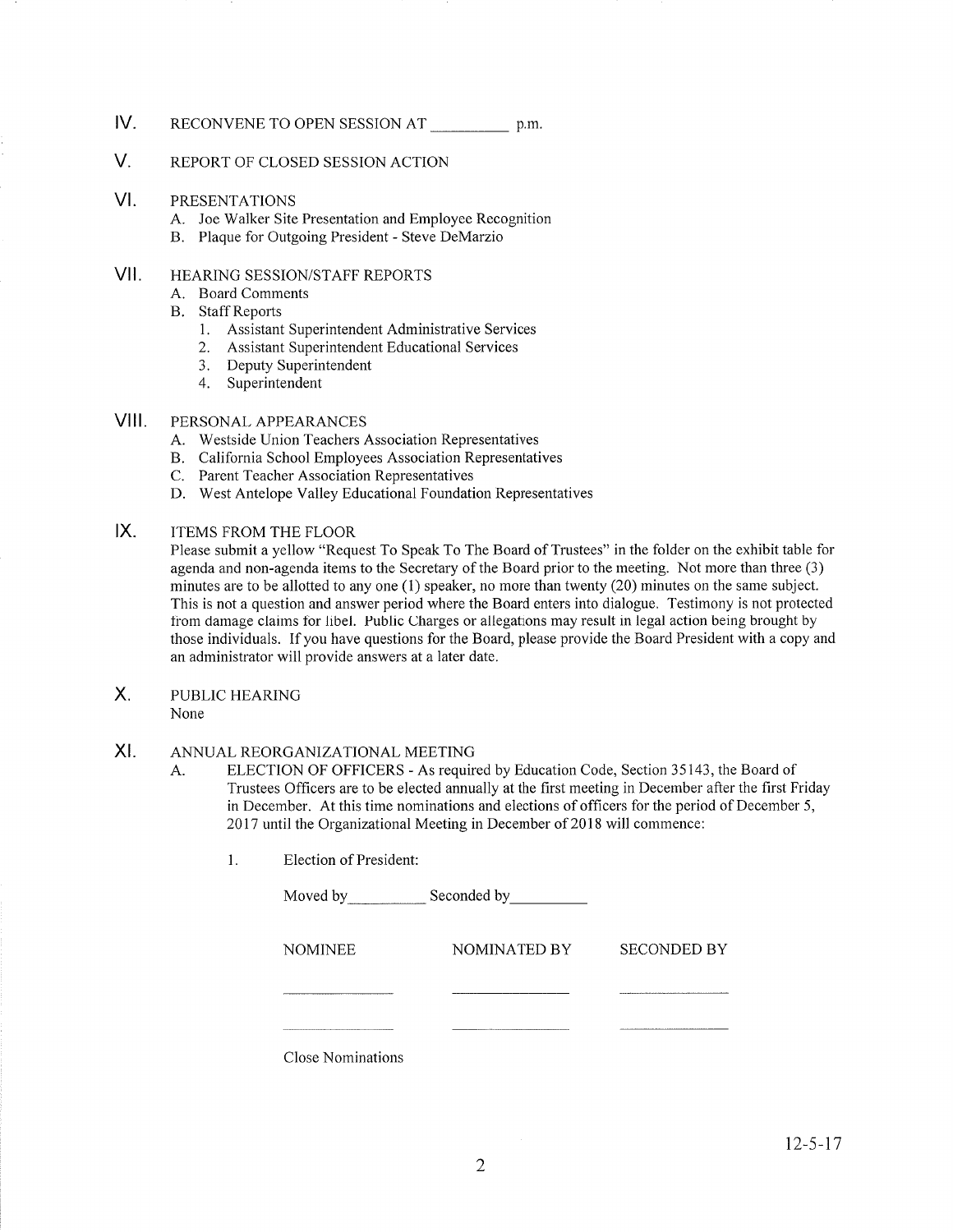Vote:

Į.

Ayes: Noes: Abstain:

|                                         | Moved by Seconded by Seconded by                                             |                    |
|-----------------------------------------|------------------------------------------------------------------------------|--------------------|
| <b>NOMINEE</b>                          | NOMINATED BY                                                                 | <b>SECONDED BY</b> |
| <u> 1980 - Johann Barbara, martin a</u> |                                                                              |                    |
| <b>Close Nominations</b>                |                                                                              |                    |
| Vote:                                   |                                                                              |                    |
| Ayes: Noes: Abstain:                    |                                                                              |                    |
| Election of Clerk:                      |                                                                              |                    |
|                                         |                                                                              |                    |
| <b>NOMINEE</b>                          | NOMINATED BY                                                                 | <b>SECONDED BY</b> |
|                                         |                                                                              |                    |
| <b>Close Nominations</b>                | <u> Alexandria (m. 1858)</u>                                                 |                    |
| Vote:                                   |                                                                              |                    |
| Ayes: Noes: Abstain:                    |                                                                              |                    |
|                                         | Election of Representative to the Antelope Valley School Boards Association: |                    |
|                                         |                                                                              |                    |

| <b>NOMINEE</b>    | NOMINATED BY | <b>SECONDED BY</b> |  |
|-------------------|--------------|--------------------|--|
|                   | $\cdot$      |                    |  |
| Close Nominations |              |                    |  |
| Vote:             |              |                    |  |
| Noes:<br>Ayes:    | Abstain:     |                    |  |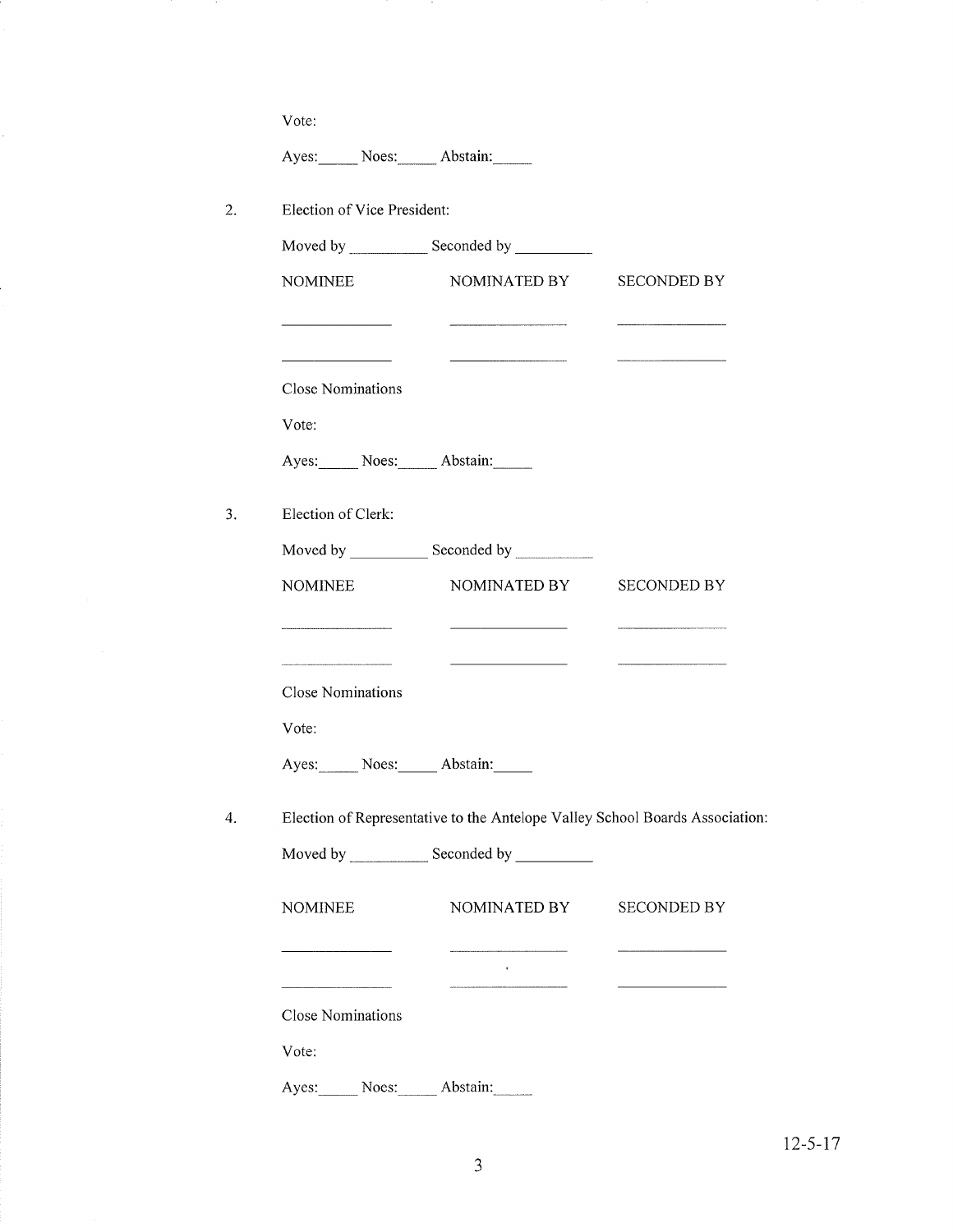<sup>5</sup> Election of Board Representative to the West Antelope Valley Educational Foundation (WAVE):

|      |    |                  |                           |                                             | Moved by _______________ Seconded by _____________                         |                                                                                                                                                                                                                                                                                   |      |
|------|----|------------------|---------------------------|---------------------------------------------|----------------------------------------------------------------------------|-----------------------------------------------------------------------------------------------------------------------------------------------------------------------------------------------------------------------------------------------------------------------------------|------|
|      |    |                  | <b>NOMINEE</b>            |                                             | NOMINATED BY                                                               | <b>SECONDED BY</b>                                                                                                                                                                                                                                                                |      |
|      |    |                  |                           |                                             |                                                                            |                                                                                                                                                                                                                                                                                   |      |
|      |    |                  |                           |                                             |                                                                            |                                                                                                                                                                                                                                                                                   |      |
|      |    |                  | <b>Close Nominations</b>  |                                             |                                                                            |                                                                                                                                                                                                                                                                                   |      |
|      |    |                  | Vote:                     |                                             |                                                                            |                                                                                                                                                                                                                                                                                   |      |
|      |    |                  |                           |                                             | Ayes: Noes: Abstain:                                                       |                                                                                                                                                                                                                                                                                   |      |
| XII. | 1. |                  | Board of Trustee Meetings |                                             | Approval of the Schedule of Meeting Dates, Times and Location for the 2018 | SEAT THE NEW OFFICERS FOR THE BOARD YEAR 2015 - PROCEDURAL MATTERS                                                                                                                                                                                                                | Page |
|      |    |                  |                           |                                             |                                                                            |                                                                                                                                                                                                                                                                                   |      |
|      |    |                  |                           | Ayes: Noes: Abstain:                        |                                                                            |                                                                                                                                                                                                                                                                                   |      |
|      | 2. |                  |                           | pertaining to Parliamentary Procedure.      |                                                                            | Roberts' Rules of Order, Revised, be adopted as the ruling authority for all questions                                                                                                                                                                                            |      |
|      |    |                  |                           |                                             | Moved by Seconded by Seconded by                                           |                                                                                                                                                                                                                                                                                   |      |
|      |    |                  |                           | Ayes: Noes: Abstain:                        |                                                                            |                                                                                                                                                                                                                                                                                   |      |
|      | 3. |                  |                           | the Board of Trustees per Board Bylaw 9122. |                                                                            | Appointment of the District Superintendent, Regina L. Rossall, to serve as Secretary of                                                                                                                                                                                           |      |
|      |    |                  |                           |                                             |                                                                            |                                                                                                                                                                                                                                                                                   |      |
|      |    |                  |                           | Ayes: Noes: Abstain:                        |                                                                            |                                                                                                                                                                                                                                                                                   |      |
|      | 4. | third. (BP 2110) |                           |                                             |                                                                            | Approval to empower in the following order in the absence of the Superintendent the next in<br>command are members of the Cabinet with the Deputy Superintendent first, Assistant<br>Superintendent Educational Services second, Assistant Superintendent Administrative Services |      |
|      |    |                  |                           |                                             | Moved by _______________ Seconded by ____________                          |                                                                                                                                                                                                                                                                                   |      |
|      |    |                  |                           | Ayes: Noes: Abstain:                        |                                                                            |                                                                                                                                                                                                                                                                                   |      |
|      |    |                  |                           |                                             |                                                                            |                                                                                                                                                                                                                                                                                   |      |

On behalf of the District approval that the Superintendent, Deputy Superintendent, Assistant Superintendent Educational Services, Assistant Superintendent Administrative Services, Supervisor of Fiscal Services, Director of Student Services, President of the Board of Trustees, and/or the Clerk of the Board of Trustees be authorized to sign all documents as the Authorized Agent of the District, and to sign warrants, orders for salary payment, Notices of Employment, and Contracts for the period of December 6,2017, until the Organizational Meeting in December of 2018. 5

Page i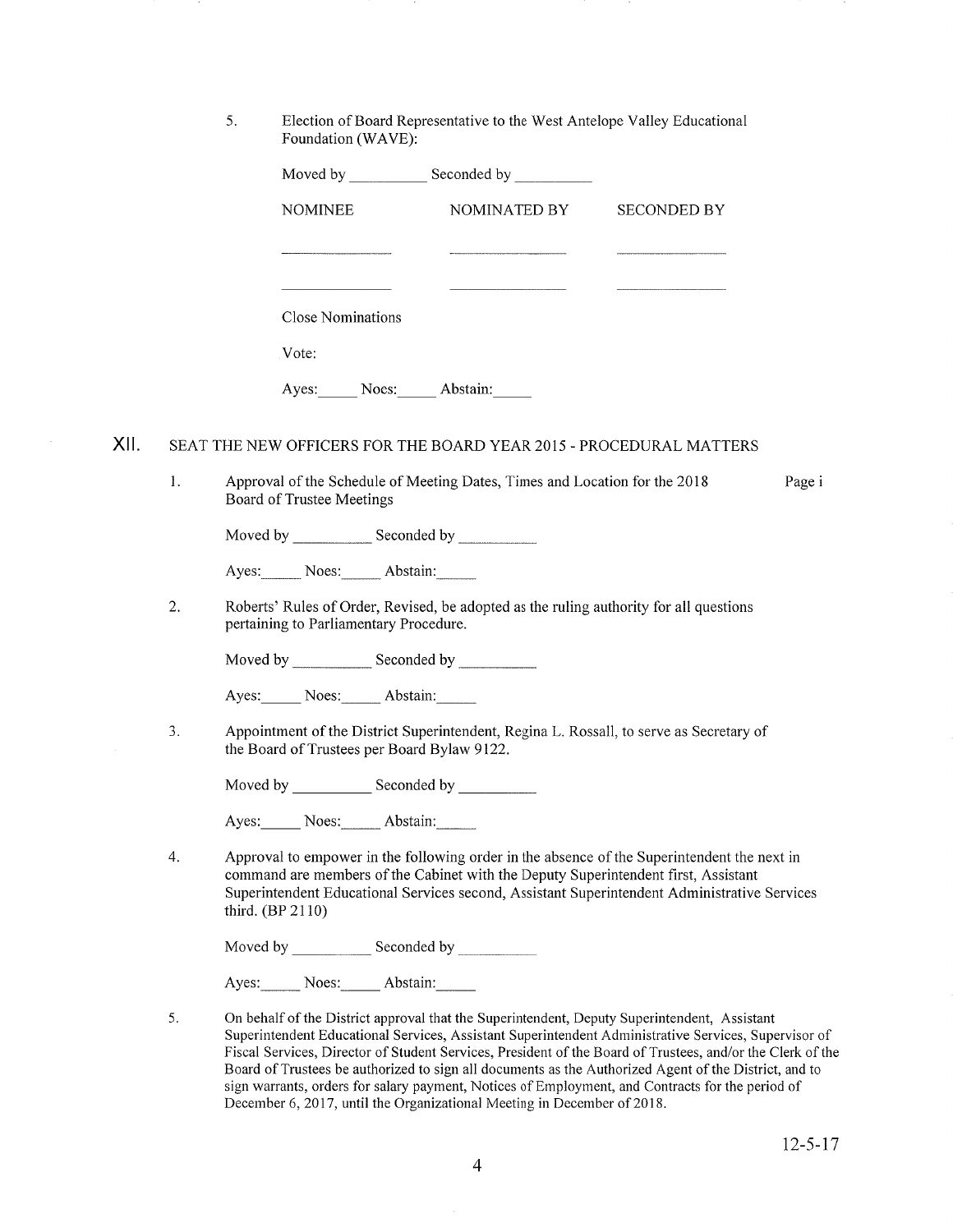Moved by Seconded by Seconded by Seconded by Seconded by Seconded by Seconded by Seconded by Seconded by Seconded by Seconded by Seconded by Seconded by Seconded by Seconded by Seconded by Seconded by Seconded by Seconded

Ayes: Noes: Abstain:

6 Approval to grant authority to the District Superintendent or designee to submit proposals and applications for state, local and federally supported programs for which the District may qualify

Moved by \_\_\_\_\_\_\_\_\_\_\_\_\_ Seconded by \_

Ayes: Noes: Abstain:

7. Approval for the District to join the Antelope Valley School Boards Association and the California School Boards Association.

Moved by Seconded by Seconded by Seconded by Seconded by Seconded by Seconded by Seconded by Seconded by Seconded by Seconded by Seconded by Seconded by Seconded by Seconded by Seconded by Seconded by Seconded by Seconded

Ayes: Noes: Abstain:

8. Approval to authorize Members of the Board of Trustees, Superintendent and Deputy Superintendent, to attend all special executive and regular meetings of the Antelope Valley School Boards Association, with their necessary expenses to be paid from the district's budgeted conference funds.

Moved by Seconded by Seconded by

Ayes: Noes: Abstain:

XIII. BUSINESS SESSION

A. Organizational/Governance l. Agenda

Moved by Seconded by

To approve the Agenda of the Regular Meeting of December 5,2017

Ayes: Noes: Abstain:

Actions proposed for the Consent Calendar, are items with adopted policies and approved practices of the District and are deemed routine in nature. They will be acted upon in one motion, without discussions, unless members of the Board request an item's removal. The item will then be removed from the motion to approve and after the approval of the consent agenda the item(s) will be heard. Items 2a -2g

- Consent 2
	- a. Minutes of the Regular Meeting on November 14, 2017
	- b. Fundraising Authorizations
	- c. Personnel Report d. Job Description
	-
	- e. Purchase Orders
	- f. Consultant/Contract Schedule
	- g. Conference/Workshop Schedule

Goal #

Iteml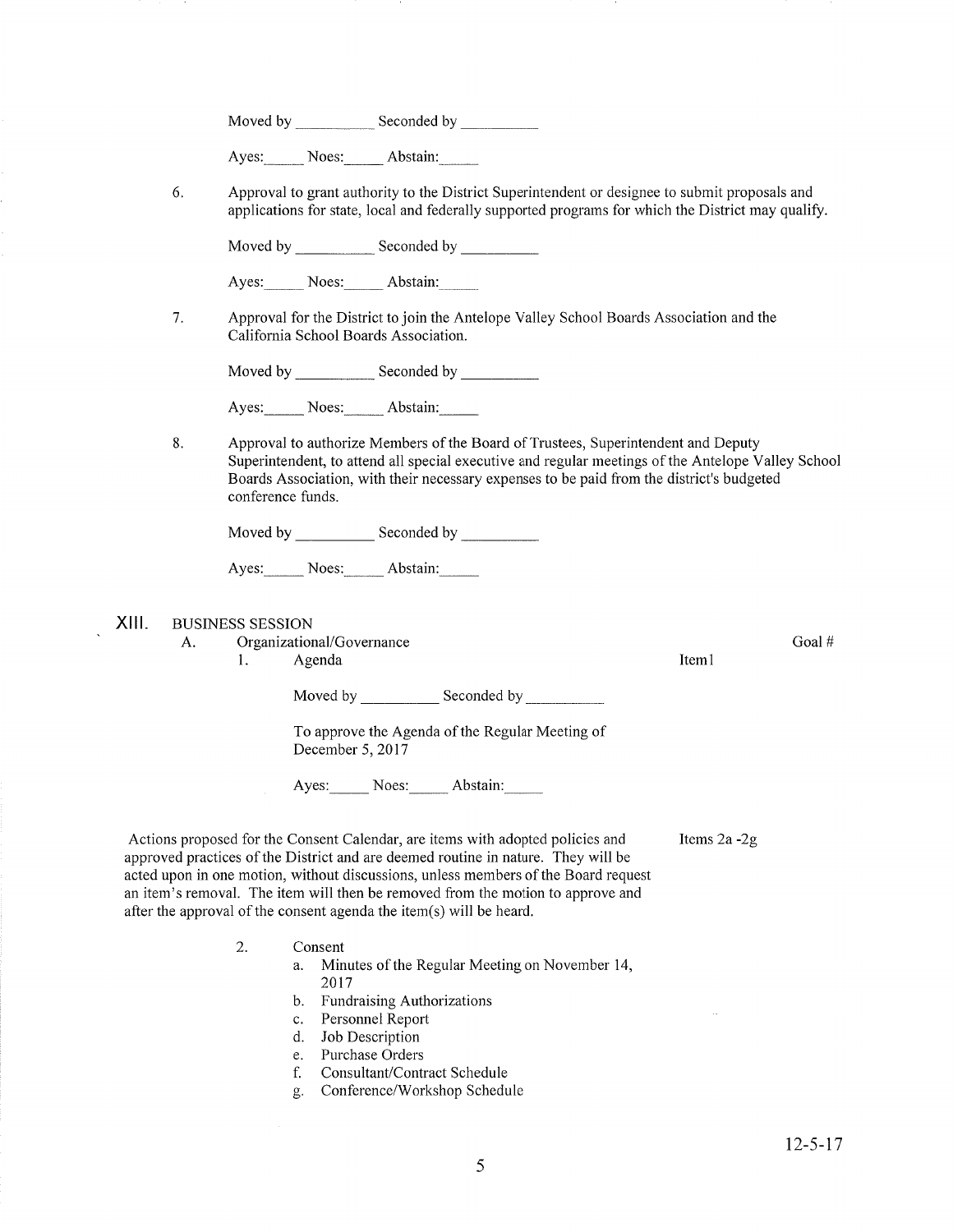|    |                 |                                                                                                                                                                                                                                     |        | Goal # |
|----|-----------------|-------------------------------------------------------------------------------------------------------------------------------------------------------------------------------------------------------------------------------------|--------|--------|
|    |                 | Approval of the Consent Items as presented.                                                                                                                                                                                         |        |        |
|    |                 | Ayes: Noes: Abstain:                                                                                                                                                                                                                |        |        |
|    | 3.              | Revised CSBA Delegate Assembly Nomination                                                                                                                                                                                           | Item 3 |        |
|    |                 |                                                                                                                                                                                                                                     |        |        |
|    |                 | Approve the nomination of Stacy Dobbs in place of Susan<br>Christopher to Delegate Assembly Region 22.                                                                                                                              |        |        |
|    |                 | Ayes: Noes: Abstain:                                                                                                                                                                                                                |        |        |
|    | 4.              | Discussion Item<br>Governance                                                                                                                                                                                                       | Item 4 |        |
| Β. |                 | <b>Educational Services</b>                                                                                                                                                                                                         |        |        |
|    | 5.              | Sundown Site Plan                                                                                                                                                                                                                   | Item 5 |        |
|    |                 | Moved by Seconded by Seconded by Seconded by Seconded by Seconded by Seconded by Seconded by Seconded by Seconded by Seconded by Seconded by Seconded by Seconded by Seconded by Seconded by Seconded by Seconded by Seconded       |        |        |
|    |                 | Approval of Sundown's Site Plan                                                                                                                                                                                                     |        |        |
|    |                 | Ayes: Noes: Abstain:                                                                                                                                                                                                                |        |        |
|    | 6.              | <b>Revised Board Policies</b><br>BP 1250, Visitors<br>٠<br>AR 3516, Emergencies and Disaster Preparedness<br>۰<br>AR 3516.2, Bomb Threats<br>٠<br>BP/AR 5131.4, Student Disturbances<br>٠<br>BP 5131.5, Vandalism and Graffiti<br>٠ | Item 6 |        |
|    |                 | Moved by ________________ Seconded by ___________                                                                                                                                                                                   |        |        |
|    |                 | Approval of the first reading of the revised Board Policies<br>and Administrative Regulations                                                                                                                                       |        |        |
|    |                 | Ayes: Noes: Abstain:                                                                                                                                                                                                                |        |        |
| D. | <b>Business</b> |                                                                                                                                                                                                                                     |        |        |
|    | 7.              | Piggyback on the Savanna School District Bid with Elite<br>Modular Leasing and Sales Inc.                                                                                                                                           | Item 7 |        |
|    |                 |                                                                                                                                                                                                                                     |        |        |
|    |                 | Approval to approve to piggyback on the Savanna School<br>District Bid with Elite Modular Leasing and Sales Inc.                                                                                                                    |        |        |
|    |                 | Ayes: Noes: Abstain:                                                                                                                                                                                                                |        |        |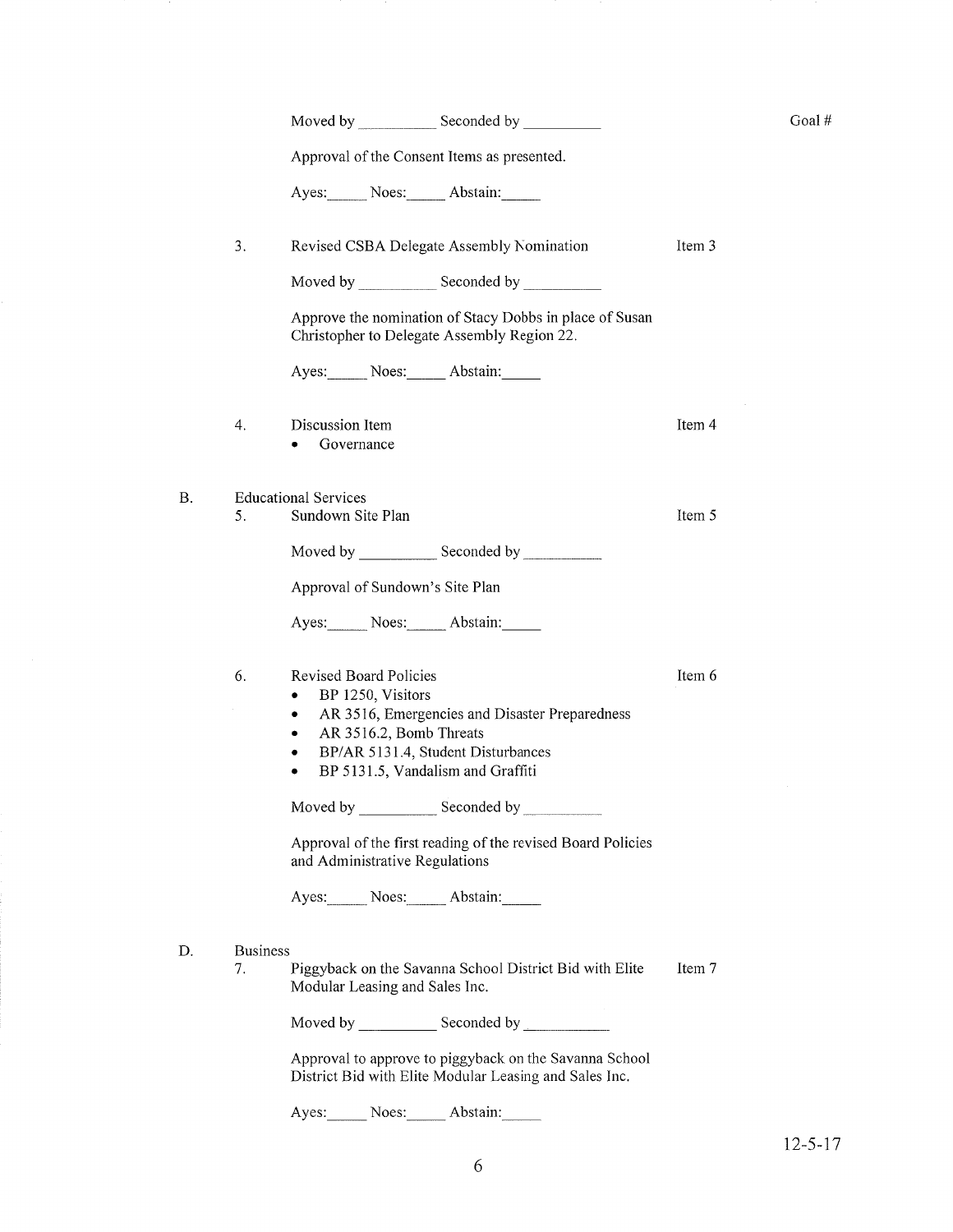8. Revised Board Policies and Administrative Regulation:

Item 8 Goal #

- BP 3280, Sale or Lease of District-Owned Real Property
- BP 3513.4, Drug and Alcohol Free Schools
- AR 3515.6, Criminal Background Checks for **Contractors**

Moved by Seconded by Seconded by

Approval of the first reading of the revised Board Policies and Administrative Regulation

Ayes: Noes: Abstain:

## XIV. INFORMATION SESSION

- A. Items From The Floor Continued<br>B. Dates to Remember:
- 
- 1. Regular Meeting on December 12, 2017<br>2. Regular Meeting on January 16, 2018<br>C. Board Comments Continued
	-
- 
- XV. NEW BUSINESS Future Board Meeting Items
- XVI. CLOSED SESSION - Continued
- $\bm{\mathsf{XV}}$ II. RECONVENE TO OPEN SESSION at \_\_\_\_\_\_\_\_\_\_\_\_ p.m.
- XVIII REPORT OF CLOSED SESSION ACTION

### XIX. ADJOURNMENT

There being no further business to come before the Board, the regular meeting of December 5, 2017, is adjourned at p.m. by the Board President.

In compliance with the Americans with Disabilities Act, if you need special assistance to access the Board meeting room or to otherwise participate at this meeting, including auxiliary aids or services, please contact Tonya Williams at (661) 122-0116. Notification at least 48 hours prior to the meeting will enable the District to make reasonable arrangements to ensure accessibility to the Board meeting room.

Any writings or documents that are public records and are provided to a majority of the governing board regarding an open session item on this agenda will be made available for public inspection on the District Web Site, www.westside.k12.ca.us or in the District Office located at 41914 50<sup>th</sup> St. West, Quartz Hill, CA 93536 during normal business hours  $(8:00 a.m. - 4:00 p.m.).$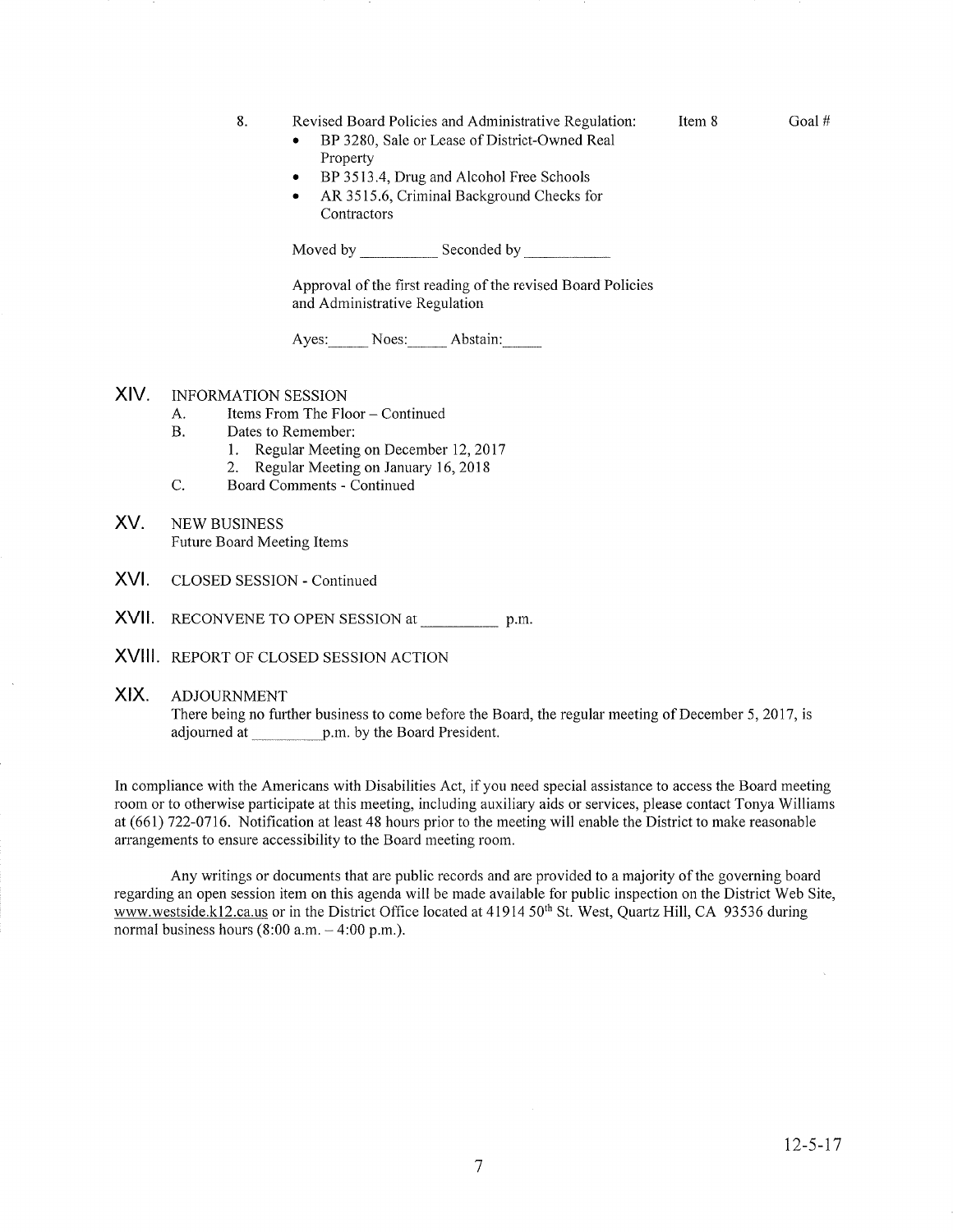# Core Beliefs and Board Goals 2017 -2018

# The District uses data to create a learning-oriented culture for both staff and students which defines success in terms of improvement and progress.

- 1 WE BELIEVE THAT OUR TEACHERS AND STAFF ARE OUR MOST VALUABLE ASSETS AND RESOURCES
- 2 WE OPERATE WITH TRANSPARENCY, TRUST AND INTEGRTTY, GOVERNING IN A DIGNIFIED, PROFESSIONAL MANNER, TREATING EVERYONE WITH CIVILITY AND **RESPECT**

### WE ARE ABSOLUTELY COMMITTED TO PROVIDING A SAFE, DISTINGUISHED AND ENGAGING LEARNING ENVIRONMENT THAT ENSURES ALL STUDENTS LEARN TO THEIR HIGHEST POTENTIAL 3.

- $\odot$  A. Build the capacity of board and district staff in developing and monitoring data related to goals and priorities specifically in the area of cultural responsiveness and educational equity
- B. A key concern and priority for this governing board is improving the accuracy and consistency of grading which should measure what students know, as they play a crucial role in every aspect of students' academic lives and future lives as global citizens. Areas of concern are: 1) Grades reflect progressive and mastery of content. 2) They are predictable and understood by parents and third parties. 3) That non-academic factors are graded separately. 4) The system adopted is not overwhelming for teachers. ôp
	- \* Annual Report by Educational Services

### WE ARE ABSOLUTELY COMMITTED TO PROVIDING THE NECESSARY FACILITIES TO MEET THE HOUSING AND EDUCATION NEEDS OF OUR CHANGING STUDENT POPULATION AND A VISION THAT PROMOTES AND SUPPORTS THEIR FUTURE 4.

- $\odot$  A. Continue the Cottonwood Elementary School modernization
- ôp B. Receive annual updates to the District's Facilities Master Plan while exploring and securing options to finance the plan.
- $\epsilon$  C. Continue to implement sustainable clean energy programs that promote the long-term wellbeing of both the District's finances and the environment.
	- $\triangle$  Annual Report by Business Services

### WE ARE FISCALLY TRUSTWORTHY AND DEDICATED TO RESPONSIBLE FINANCIAL ACCOUNTABILITY 5

### WE BELIEVE IN AND PROMOTE PARENT AND COMMUNITY INVOLVEMENT IN WESTSIDE UNION SCHOOL DISTRICT 6.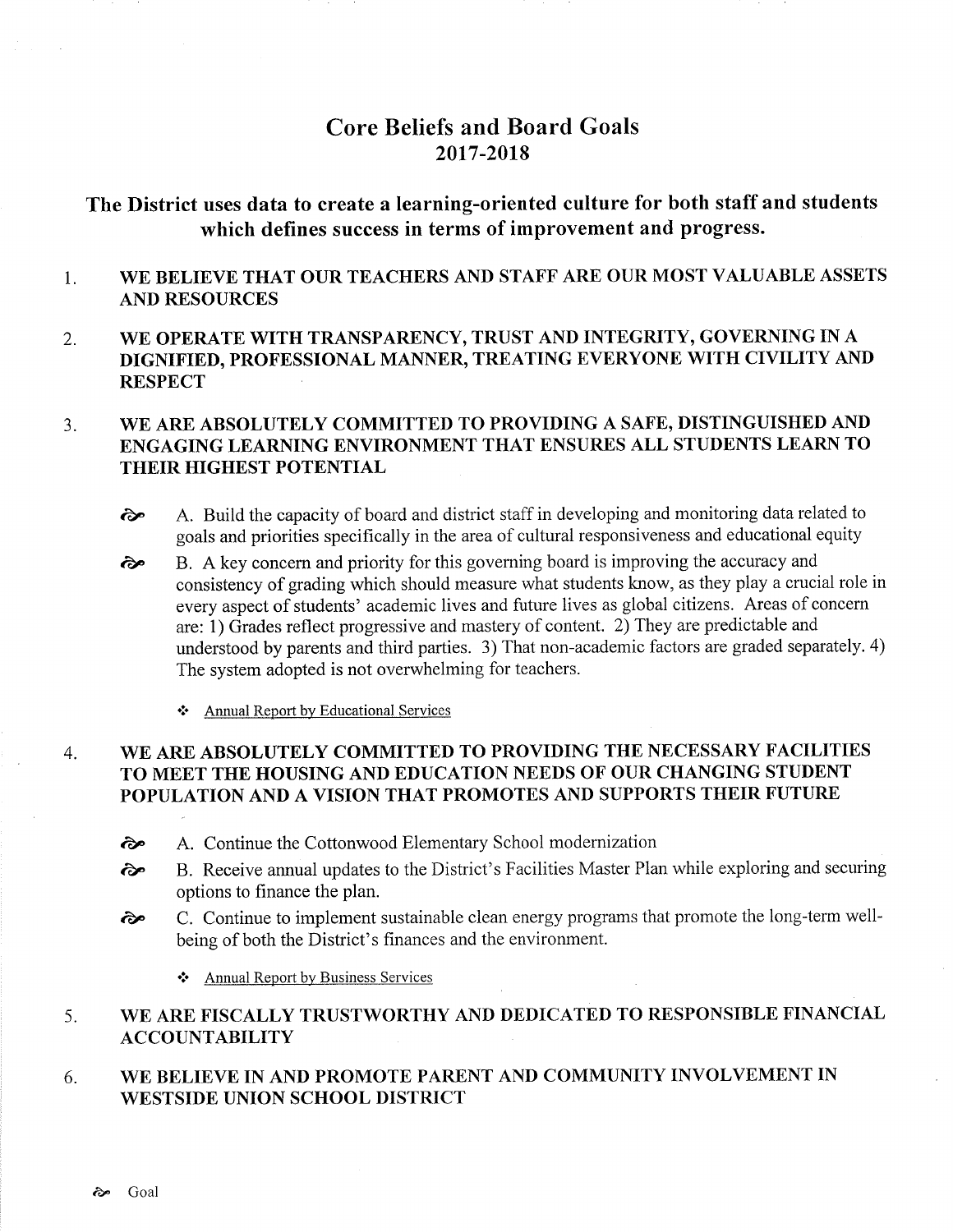# <sup>2017</sup>-2018 Board Expectations

# The District uses data to create a learning-oriented culture for both staff and students which defines success in terms of improvement and progress.

## 1. WE BELIEVE THAT OUR TEACHERS AND STAFF ARE OUR MOST VALUABLE ASSETS AND RESOURCES

## EXPECTATIONS:

- a. Provide staff development to enable employees in a job classifications to maintain and improve their skills to meet stated goals of the Board to meet the needs of students. Continuously monitor and re-evaluate formula-driven staffing levels that adequately address student ratios and campus needs for all classifications of employees (classified, certificated, conftdential, and administration)
- b. Maintain and monitor administrative training programs to enable existing staff to become administrators or to increase the skills of current administrators to assume increasing levels of responsibility in the future as well as immediately assisting with the reduction of attendance issues, traffic safety and srudent discipline at all school sites. Create programs that enable classified employees who want to become teachers to obtain the necessary information to do so, and work with the CSEA Board to make sure members know about contractual benefits available when taking college classes. As grants become available to help classifred employees become teachers, apply for any for which the District is eligible.
- c. Provide ongoing recognition for school achievement, program development, i.e., California Gold Ribbon, Golden Bell, Employee of the Year, and Program Innovation: Joe Walker STEALTH, Gregg Anderson Academy, The IDEA Academy at Cottonwood, Westside Academy and Hillview 6<sup>th</sup> Grade Academy
- d. Continue a long-term plan to provide total compensation for all positions within the district that is competitive with the surrounding Antelope Valley elementary school districts
- 
- e. Provide ongoing training to ensure a safe work place for all employees **holds are available revenues will be placed in a separate account to pay for long term post-**<br>f. As funds are available revenues will be placed in employment benefits
	- a. a. d & e Annual Report by Human Resources<br>b. b & c Annual Report from Superintendent<br>c. f Annual Report by Business Services
	-
	-

# 2. WE OPERATE WITH TRANSPARENCY, TRUST AND INTEGRITY, GOVERNING IN A DIGNIFIED, PROFESSIONAL MANNER, TREATING EVERYONE WITH CIVILITY AND RESPECT

## EXPECTATIONS

- a. Continue to improve the knowledge level of trustees through ongoing training, participation in political actions that influence improved funding and legislation for educational programs, and programs of independent study. All Board Members will attend the CSBA Annual Education Conference, with a report of sessions attended at a future Board Meeting, and receive a Masters in Governance certification
- b. The board will initiate the annual process for self-evaluation in June
- 
- c. Annually set objectives to meet the goals of the district in June d. Continue to improve working relationship with employee unions to enable communications that enhance the overall well-being of the district including all employees
- e. A public-friendly version of the three major budget reports of the year shall be posted on the website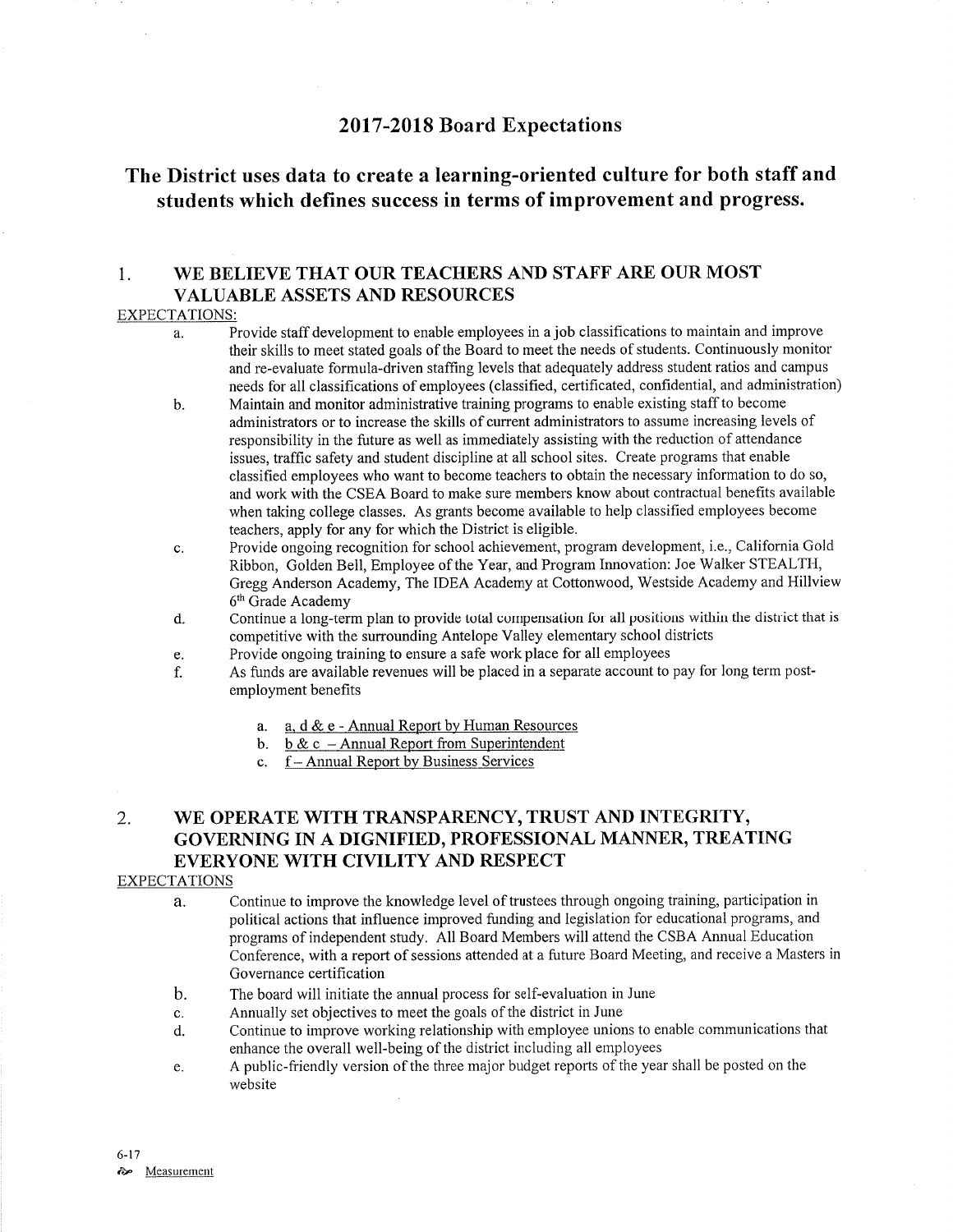## 3. WB ARB ABSOLUTELY COMMITTED TO PROVIDING A SAFB, DISTINGUISHED AND ENGAGING LEARNING ENVIRONMENT THAT ENSURES ALL STUDENTS LEARN TO THEIR HIGHEST POTENTIAL EXPECTATIONS:

- a. Staff will monitor comprehensive plans for improving student achievement including the Local Control Accountabiliry Plan (LCAP) and the Comprehensive Safety Plans including the sections related to student discipline.
- b. All students will receive rigorous and effective instruction, support and intervention that afford equitable access to a high quality educational experience in an environment that nurtures critical thinking, communication, collaboration, creativity and social responsibility.
- c. Teachers will use research-based best practices to design and deliver instruction, which addresses the knowledge, concepts and skills outlined in the State Standards. Teachers will design lessons that actively engage the minds of all learners with that which is to be learned. Leaming objectives that describe what students will be able to do successfully and independently at the end of each lesson will be clearly articulated. Formative assessment will be used to guide and inform instruction. Summative assessment will be used to measure student leaming.
- d. Professional Development will be aligned to improve student outcomes. Data will be collected to substantiate growth in student achievement.

# 4. WE ARE ABSOLUTELY COMMITTED TO PROVIDING THE NECESSARY FACILITIES TO MEET THE HOUSING AND EDUCATION NEEDS OF OUR CHANGING STUDENT POPULATION AND A VISION THAT PROMOTES AND SUPPORTS THEIR FUTURE

## **EXPECTATION**

a. Monitor and maintain high-quality information technology systems throughout the District

# 5. WE ARE FISCALLY TRUSTWORTHY AND DEDICATED TO RESPONSIBLE FINANCIAL ACCOUNTABILITY

## EXPECTATIONS:

- a. Continue to decrease encroachment of general funds by Special Education
- b. Continue to update and implement the adopted Technology Plan
- c. Continue to increase operational efficiency
- d. Citizens Oversight Committee will hold required meetings
- e. Set budget priorities based on the goals of the District
- f. Support and retain partnerships that have a mutual priority to maximize the available dollars for
- improving programs for students<br>Maintain student Average Daily Attendance to exceed 96% percent.
- g. Maintain student Average Daily Attendance to exceed 96Yo percent. h. Senior Staff to hold twice-yearly fiscal status updates at employee work locations in order to educate and inform our stakeholders
- i. Maintain a financially responsible, positive District budget for the current year and two out years in order to preserve Westside's financial solvency, educational programs and the continued payment of employee salaries.
	- **ARELIA BUSINESS** Services Services
	- è" a. b. c. d. e. f, h & i Budget Presentations by Business Services